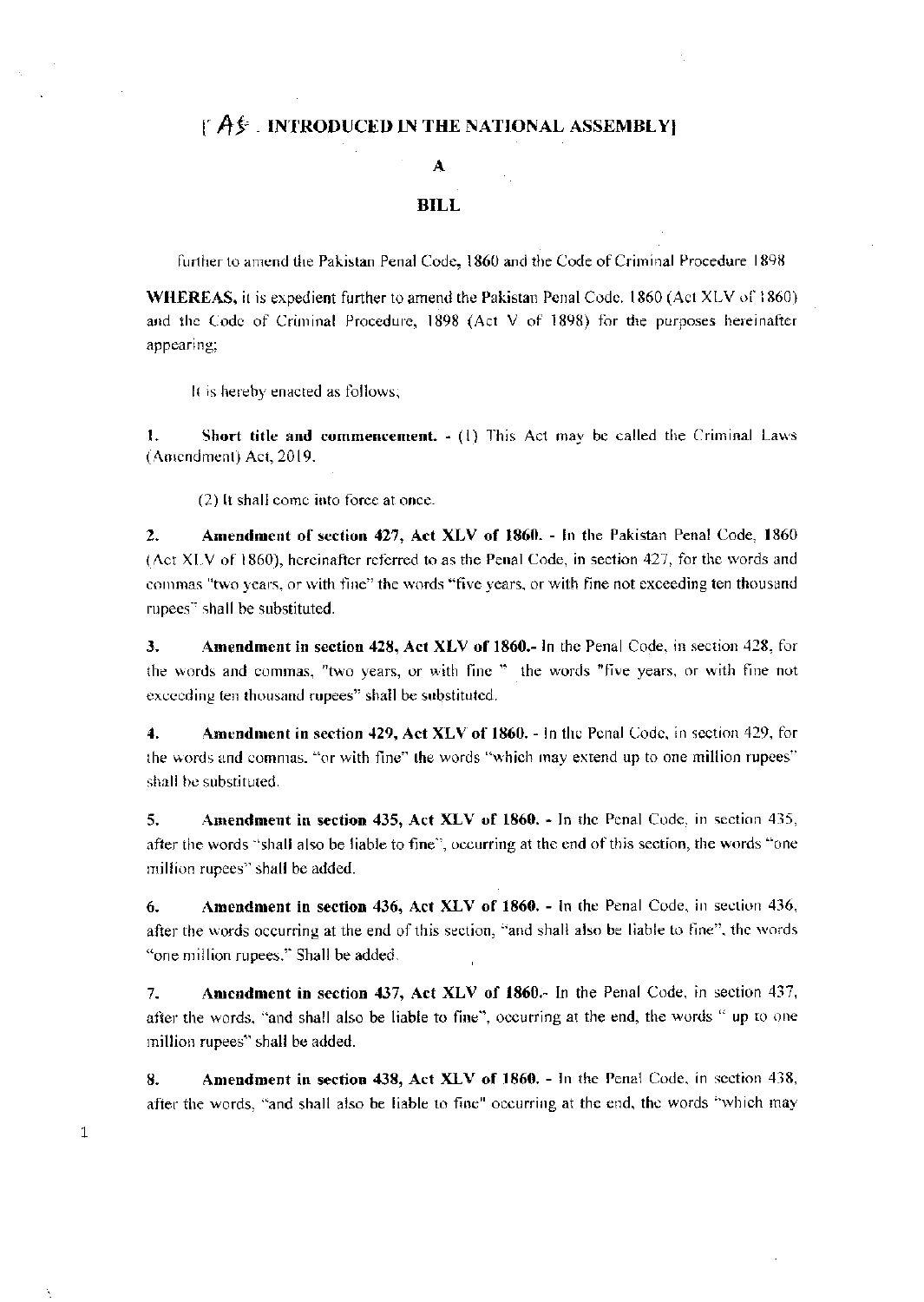extend up to one million rupees." shall be added.

Amendment in section 439, Act XLV of 1860. - In the Penal Code, in section 439, for 9. the following words shall be added at the end after the words, "and shall also be liable to fine" which may extend up to one million rupees." shall be added.

Amendment in section 440, Act XLV of 1860.- In the Penal Code, in section 440, for 10. the words, "and shall also be liable to fine" occurring at the end, "which may extend up to one million rupees." shall be added.

Amendment in section 447, Act XLV of 1860.- In the Penal Code, in section 447, for 11. the words and comma, "three month", the words, "three years" and for the words "[one thousand five hundred rupees]", the words "[fifty thousand rupees]", or with both shall be substituted.

Amendment in section 448, Act XLV of 1860.- In the Penal Code, in section 448, for  $12.$ the words and comma, one year or with fine which may extend to ["three thousand rupees", the words "three years" or fine which may extend up to "[sixty thousand rupees]", shall be subst tuted.

Amendment in section 449, Act XLV of 1860. - In the Penal Code, in section 449, in  $13.$ the end, the words, "which may extend up to one million rupees" Shall added.

Amendment in section 450, Act XLV of 1860. - In the Penal Code, in section 450, in 14. the end, the words "which may extend up to one hundred thousand rupees" shall be added.

Amendment in section 451, Act XLV of 1860.- In the Penal Code, in section 451, the 15. words "two years" occurring at the end of third line, the words " five years" shall be substituted. and after the words "liable to fine", the words "which may extend up to one hundred thousand rupees", shall be added."

**Amendment in section 452, Act XLV of 1860.** - In the Penal Code, in section 452, the 16. words "liable to fine" occurring at the end, the words "Which may extend up to one hundred thousand rupees" shall be added.

Amendment in section 453, Act  $XLV^7$  of 1860. - In the Penal Code, in sectior 453, the 17. words "two years" occurring at the third line, the words " five years" shall be substituted, and after the words "liable to fine", the words "which may extend up to one hundred thousand rupees", shall be added.

**Amendment in section 454, Act XLV<sup>7</sup> of 1860.- In the Penal Code, in section 454, for** 18. the words "three years" the words " five years" shall be substituted, and after the words "liable to fine", occurring in the end, the words "which may extend up to one hundred thousand rupees", shall be added.

Amendment in section 455, Act XLV of 1860 - In the Penal Code, in section 455, after 19. the words "liable to fine" occurring at the end, the words "which may extend up to one hundred

 $2.$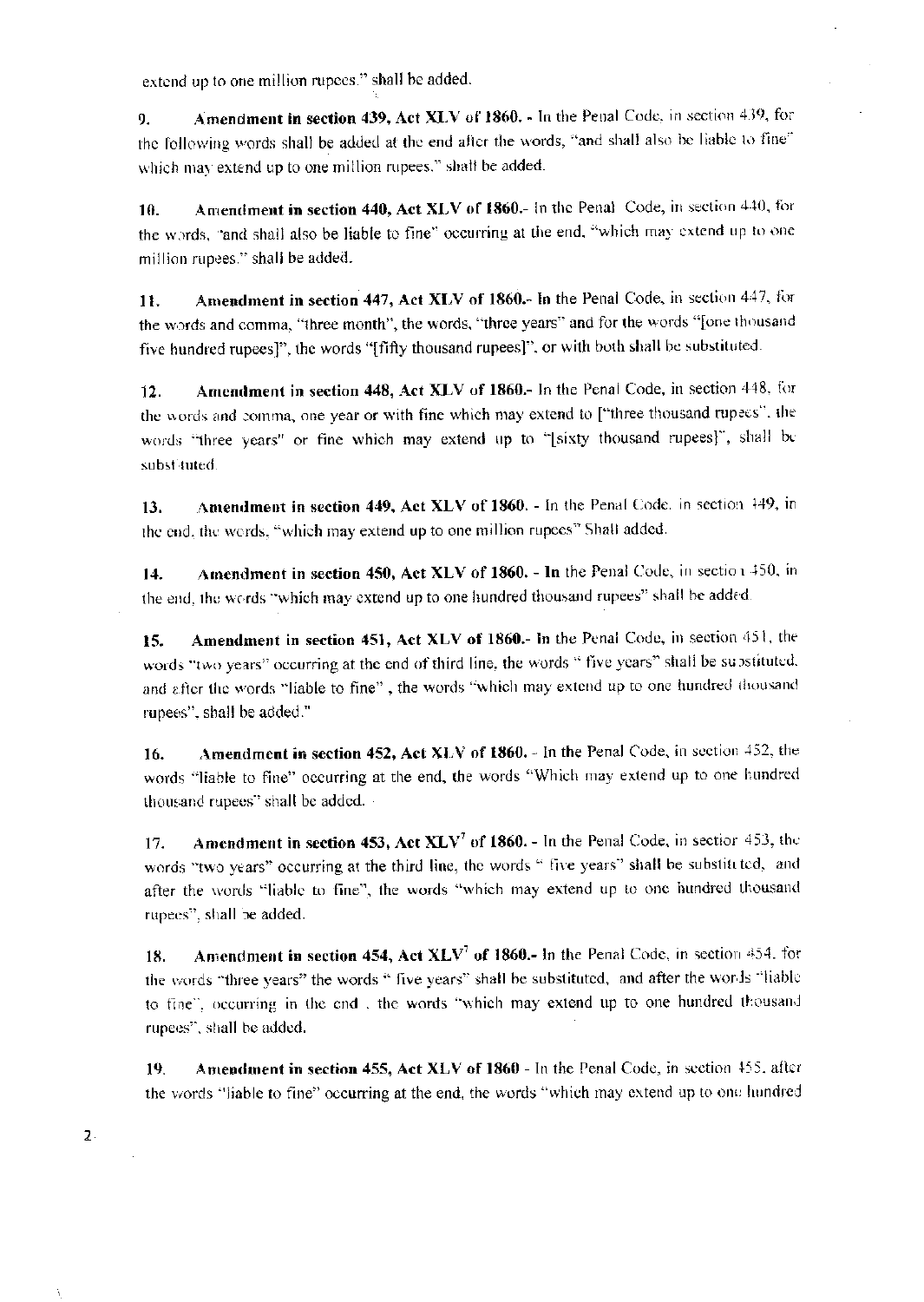thousand rupees", shall be added.

20. Amendment in section 456, Act XLV of 1860.- In the Penal Code, in section 456, for the words "three years" the words " five years" shall be substituted, and after the words "liable to fine", occurring in the end, the words "which may extend up to one hundred thousand rupees", shall be added.

21. Amendment in section 457, Act XLV of 1860. - In the Penal Code, in section 457, after the words "liable to fine" the words, "which may extend up to one hundred thousand rupees", shall be added.

22. Amendment in section 458, Act XLV of 1860. - In the Penal Code, in section 458, after the words, "liable to fine" occurring at the end, the words "which may extend up to one hundred thousand rupees", shall be added.

23. Amendment in section 461, Act XLV of 1860. - In the Penal Code, in section 461, the words "two years", the words, "five years" shall be substituted, and the word, "fine" the words "which may extend up to one hundred thousand rupees", shall be added.

24. Amendment in section 462, Act XLV of 1860.- In the Penal Code, in section 462, the words "three years" the words, "seven years" shall be substituted, and after the word "fine", the words "which may extend up to one hundred thousand rupees", shall be added.

25. Amendment of Schedule II, Act V of 1898.- In the Code of Criminal Procedure, 1898 (V of 1898), in schedule II, for the entries in column 1 and corresponding entries thereto in column 2 to 8 the following shall be substituted and added accordingly, namely;

|      | $\mathbf{2}$  | 3                                                                       | 4                                                                                              | 5                                         | 6                                   | 7                                                      | 8                           |
|------|---------------|-------------------------------------------------------------------------|------------------------------------------------------------------------------------------------|-------------------------------------------|-------------------------------------|--------------------------------------------------------|-----------------------------|
| Sec. | Offences.     | Whether<br>the Police<br>max<br>arrest<br>without<br>warrant<br>or not. | Whether a<br>warrant or<br>summon<br>shall<br>ordinarily<br>issue in the<br>first<br>instance. | Whethe<br>r<br><b>Bailable</b><br>or not. | Whether<br>Compoundabl<br>e or not. | Punishmen<br>t under the<br>Pakistan<br>Penal<br>Code. | By what<br>Court<br>triable |
| 427  | Mischief, and | Shall not                                                               | Warrant.                                                                                       | Bailable                                  | Compoundable,                       | Imprisonme                                             | Magistrate of               |
|      | Thereby       | arrest<br>without                                                       |                                                                                                |                                           | When the only                       | nt of either<br>description                            | the first or                |
|      | causing       | warrant.                                                                |                                                                                                |                                           | loss or damage                      | for 5 years<br>or fine up to                           | second class.               |
|      | damage to the |                                                                         |                                                                                                |                                           | caused is loss or                   | $10,000$ or                                            |                             |
|      | amount of 50  |                                                                         |                                                                                                |                                           | damage to a                         | both                                                   |                             |
|      | rupees or up. |                                                                         |                                                                                                |                                           |                                     |                                                        |                             |

# **SCHEDULE II**

 $\overline{3}$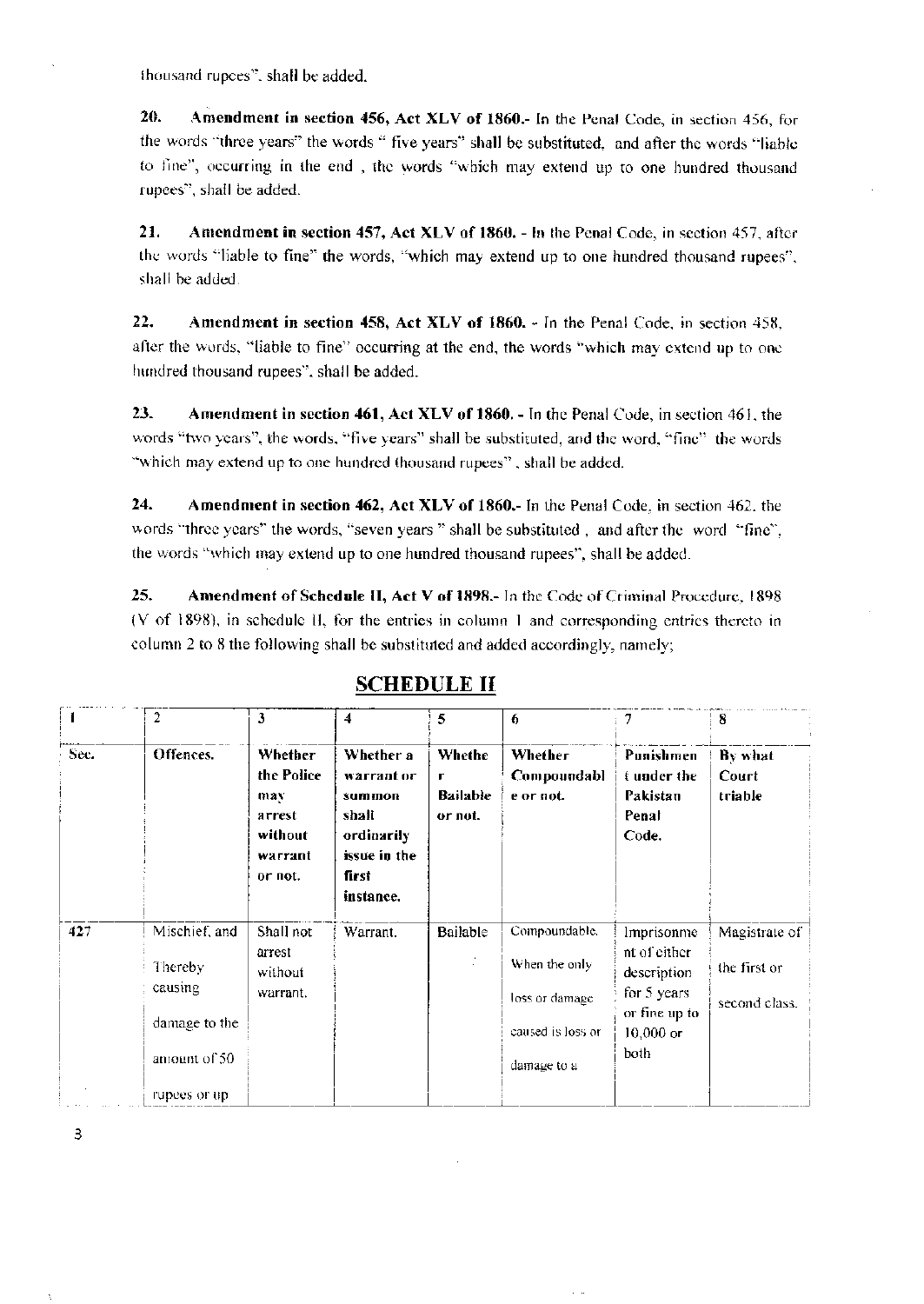|     | wards.                       |          |          |          | private person. |                            |                               |
|-----|------------------------------|----------|----------|----------|-----------------|----------------------------|-------------------------------|
|     |                              |          |          |          |                 |                            |                               |
|     |                              |          |          |          |                 |                            |                               |
|     |                              |          |          |          |                 |                            |                               |
|     | Mischief by                  | May      | Ditto.   | Ditto.   | Not             | Ditto.                     | Dit.o.                        |
| 428 |                              |          |          |          | Compoundable    |                            |                               |
|     | killing.                     | arrest   |          |          |                 |                            |                               |
|     | poisoning.                   | without  |          |          |                 |                            |                               |
|     | maiming or                   | warrant. |          |          |                 |                            |                               |
|     | rendering use<br>less        |          |          |          |                 |                            |                               |
|     | any                          |          |          |          |                 |                            |                               |
|     | animal of the                |          |          |          |                 |                            |                               |
|     | value of 10                  |          |          |          |                 |                            |                               |
|     | rupees or                    |          |          |          |                 |                            |                               |
|     | upwards.                     |          |          |          |                 |                            |                               |
|     |                              |          |          |          |                 |                            |                               |
| 429 | Mischief by                  | May      | Warrant. | Bailable | Not             | Imprisonme                 | Court of                      |
|     |                              |          |          |          |                 | nt of either               | Session or                    |
|     | killing,                     | arrest   |          |          | Compoundable    | description<br>for 5 years | Magistrate of<br>the first or |
|     | poisoning,                   | without  |          |          |                 | or fine up to              | second class.                 |
|     | maiming or                   | warrant. |          |          |                 | one million<br>rupees, or  |                               |
|     | rendering                    |          |          |          |                 | both                       |                               |
|     | useless any                  |          |          |          |                 |                            |                               |
|     | elephant,                    |          |          |          |                 |                            |                               |
|     | carnel, horse.               |          |          |          |                 |                            |                               |
|     | etc., whatever               |          |          |          |                 |                            |                               |
|     | may be its.                  |          |          |          |                 |                            |                               |
|     | value or any                 |          |          |          |                 |                            |                               |
|     | other animal                 |          |          |          |                 |                            |                               |
|     |                              |          |          |          |                 |                            |                               |
|     |                              |          |          |          |                 |                            |                               |
|     | of the value<br>of 50 rapees |          |          |          |                 |                            |                               |

 $\sim$ 

 $\overline{4}$ .

 $\label{eq:2.1} \frac{1}{\sqrt{2}}\int_{\mathbb{R}^3}\frac{1}{\sqrt{2}}\left(\frac{1}{\sqrt{2}}\right)^2\frac{1}{\sqrt{2}}\left(\frac{1}{\sqrt{2}}\right)^2\frac{1}{\sqrt{2}}\left(\frac{1}{\sqrt{2}}\right)^2\frac{1}{\sqrt{2}}\left(\frac{1}{\sqrt{2}}\right)^2.$ 

 $\hat{\mathcal{L}}$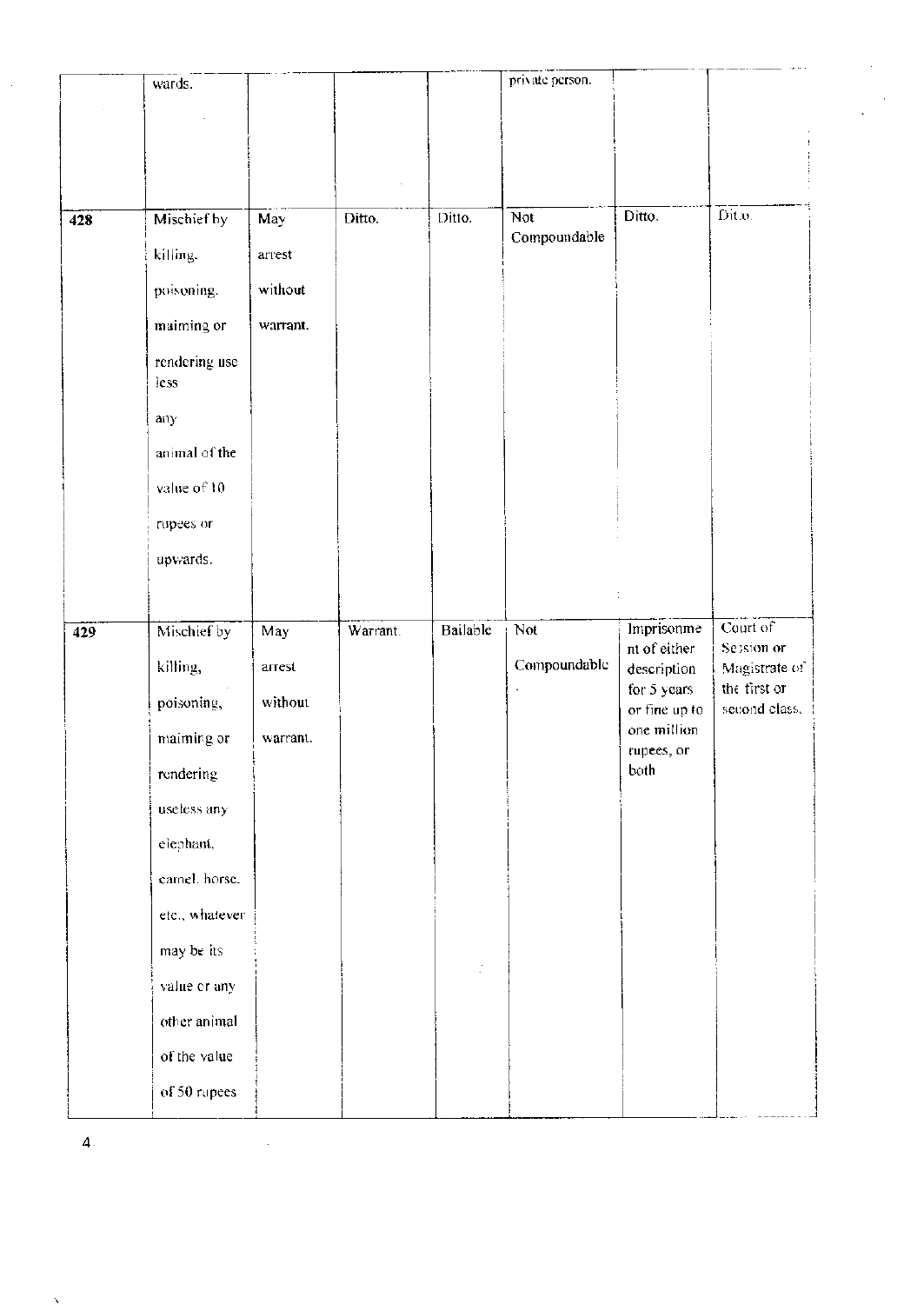|                      | or up wards.   |          |          |           |              |                               |               |
|----------------------|----------------|----------|----------|-----------|--------------|-------------------------------|---------------|
|                      |                |          |          |           |              |                               |               |
|                      |                |          |          |           |              |                               |               |
| 435                  | Mischief by    | May      | Warrant. | Bailable. | Ditto.       | Imprisonme                    | Court of      |
|                      | fire or        |          |          |           |              | nt of either                  | Session or    |
|                      |                | arrest   |          |           |              | description                   | Magistrate of |
|                      | explosive      | without  |          |           |              | for 7 years                   | the first     |
|                      | substance      |          |          |           |              | or fine up to                 |               |
|                      | with intent to | warrant. |          |           |              | one million                   |               |
|                      | cause          |          |          |           |              | rupees, or                    |               |
|                      |                |          |          |           |              | both                          |               |
|                      | damage to am   |          |          |           |              |                               |               |
|                      | ount           |          |          |           |              |                               |               |
|                      | of 100 rupees  |          |          |           |              |                               |               |
|                      | OГ             |          |          |           |              |                               |               |
|                      |                |          |          |           |              |                               |               |
|                      | up wards, or,  |          |          |           |              |                               |               |
|                      | in             |          |          |           |              |                               |               |
|                      | case of        |          |          |           |              |                               |               |
|                      | agriculture    |          |          |           |              |                               |               |
| tural<br>produce, 10 |                |          |          |           |              |                               |               |
|                      |                |          |          |           |              |                               |               |
|                      | rupees         |          |          |           |              |                               |               |
|                      |                |          |          |           |              |                               |               |
|                      | or up wards.   |          |          |           |              |                               |               |
| 436                  | Mischief by    | May      | Warrant. | Bailable. | Compoundable | {Imprisonm                    | Court of      |
|                      | fire or        |          |          |           |              | ent for life],                | Session       |
|                      |                | arrest   |          |           |              | $0^\circ$                     |               |
|                      | explosive      | without  |          |           |              | imprisonme                    |               |
|                      | substance      |          |          |           |              | nt of either                  |               |
|                      | with intent to | warrant. |          |           |              | description                   |               |
|                      |                |          |          |           |              | for 10 years                  |               |
|                      | destroy, a     |          |          |           |              | or fine up to<br>one million  |               |
|                      | house, etc     |          |          |           |              | rupees.                       |               |
|                      |                |          |          |           |              |                               |               |
| 437                  | Mischief with  | Ditto.   | Ditto.   | Ditto.    | Ditto.       | Imprisonme                    | Ditto         |
|                      | intent to      |          |          |           |              | nt of either                  |               |
|                      | destroy or     |          |          |           |              | description                   |               |
|                      |                |          |          |           |              | for 10 years<br>or fine up to |               |
|                      | make unsafe    |          |          |           |              | one million                   |               |
|                      | đ              |          |          |           |              | rupees.                       |               |
|                      | decked vessel  |          |          |           |              |                               |               |
|                      | or a           |          |          |           |              |                               |               |
|                      |                |          |          |           |              |                               |               |
|                      | vessel of 20   |          |          |           |              |                               |               |
|                      | tons           |          |          |           |              |                               |               |
|                      |                |          |          |           |              |                               |               |

 $\frac{1}{2}$ 

 $\bar{\mathbf{5}}$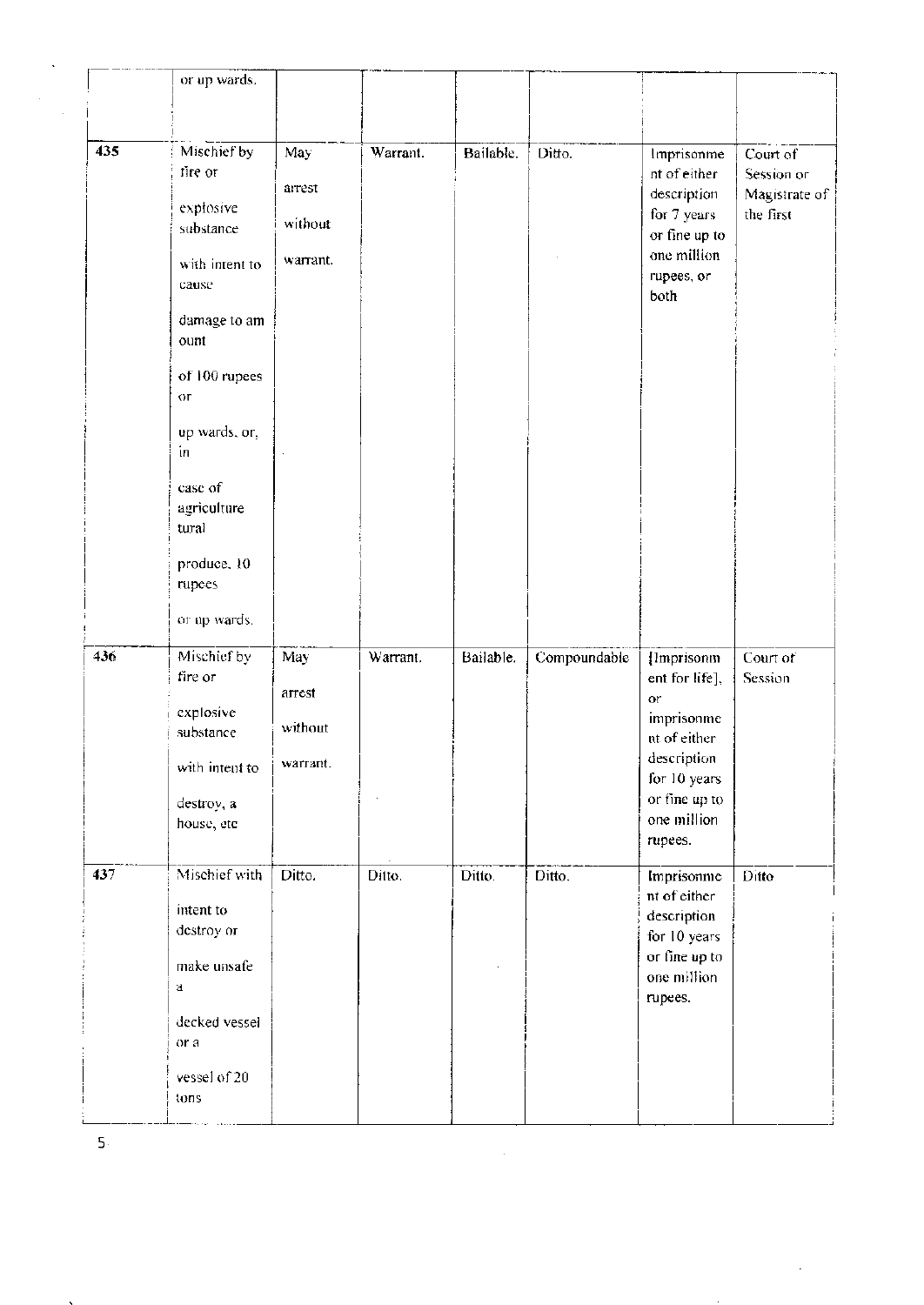| burden.                                                                                         |                                      |          |           |                   |                                                                                                                        |                             |
|-------------------------------------------------------------------------------------------------|--------------------------------------|----------|-----------|-------------------|------------------------------------------------------------------------------------------------------------------------|-----------------------------|
| The mischief<br>described in<br>the<br>last section<br>when                                     | Ditto.                               | Ditto.   | Ditto.    | Ditto.            | {Imprisonm<br>ent for life],<br>or.<br>imprisonme<br>nt of either<br>description<br>for 10 years                       | $\overline{O}$ itto.        |
| committed by<br>tire<br>or any<br>explosive<br>sub stance.                                      |                                      |          |           |                   | one million<br>rupees.                                                                                                 |                             |
| Running<br>vessel<br>ashore with<br>intent<br>to commit<br>theft,<br>etc.                       | Ditto.                               | Ditto.   | Ditto.    | Ditto.            | Imprisonme<br>nt of either<br>description<br>for 10 years<br>or fine up to<br>one million<br>rupees.                   | Ditto.                      |
| Mischief<br>committed<br>after<br>preparation<br>made<br>for causing<br>death.<br>or hurt, etc. | Ditto.                               | Ditto.   | Ditto.    | Ditto.<br>$\cdot$ | Imprisonme<br>nt of either<br>description<br>for 5 years<br>or fine up to<br>one million<br>rupees.                    | Ditto.                      |
| Criminal<br>trespass.                                                                           | May<br>arrest<br>without<br>warrant. | Summons. | Bailable. | Compoundable      | Imprisonme<br>nt of<br>either<br>description<br>for 3 Years,<br>or<br>fine of (ten<br>thousand<br>rupees), or<br>both. | Any judicial<br>Magistrate. |
|                                                                                                 |                                      |          |           |                   |                                                                                                                        | or fine up to               |

 $\bar{\mathfrak{s}}$  .

 $\sigma_{\rm c}$  (se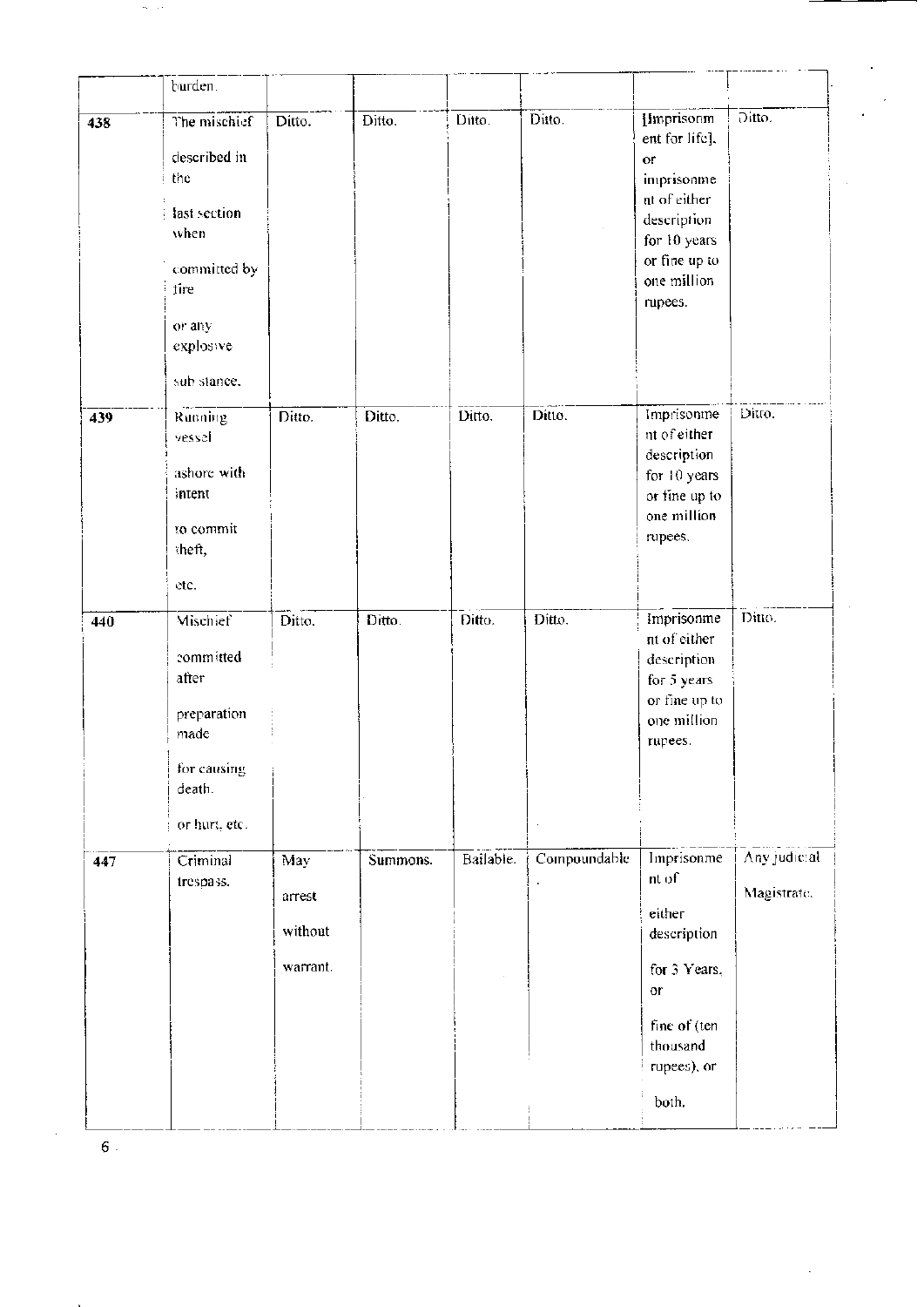| 448 | House<br>trespass.     | Ditto  | Warrant | Ditto            | Dite.                 | Imprisonme<br>nt of    | Ditto.       |
|-----|------------------------|--------|---------|------------------|-----------------------|------------------------|--------------|
|     |                        |        |         |                  |                       | either                 |              |
|     |                        |        |         |                  |                       | description            |              |
|     |                        |        |         |                  |                       | for one                |              |
|     |                        |        |         |                  |                       | year, or               |              |
|     |                        |        |         |                  |                       | fine up to<br>(one     |              |
|     |                        |        |         |                  |                       | hundred<br>thousand)   |              |
| 449 | House                  | Ditto. | Ditto.  | Not <sup>1</sup> | Not                   | [Imprisonm]            | Court of     |
|     | trespass in            |        |         | Bailable.        | Compoundable          | ent                    | Session      |
|     | order to the           |        |         |                  |                       | for life], or          |              |
|     | commission             |        |         |                  |                       | rigorous               |              |
|     | of an                  |        |         |                  |                       | imprisonme             |              |
|     | offence<br>punishable  |        |         |                  |                       | nt for                 |              |
|     |                        |        |         |                  |                       | 10 years,              |              |
|     | with death.            |        |         |                  |                       | and fine up<br>to (one |              |
|     |                        |        |         |                  |                       | hundred<br>thousand).  |              |
| 450 | House                  | Ditto. | Ditto.  | Ditto.           | Ditto.                | imprisonme             | Ditto.       |
|     | trespass in            |        |         |                  |                       | nt for                 |              |
|     | order to the           |        |         |                  |                       | 10 years,              |              |
|     | commission             |        |         |                  |                       | and fine up<br>to (one |              |
|     | of an                  |        |         |                  |                       | hundred                |              |
|     | offence pun<br>ishable |        |         |                  |                       | thousand).             |              |
|     |                        |        |         |                  |                       |                        |              |
|     | with                   |        |         |                  |                       |                        |              |
|     | [Imprisonmen]<br>1 for |        |         |                  |                       |                        |              |
|     | life.]                 |        |         |                  |                       |                        |              |
| 451 | House                  | Ditto. | Ditto.  | Bailable.        | Compoundable          | imprisonme             | Any judicial |
|     | trespass in            |        |         |                  | with<br>permission of | nt for                 | Magistrate.  |
|     | order to the           |        |         |                  | the concerned         | 05 years,              |              |
|     | commission             |        |         |                  | court.                | and fine up<br>to (one |              |
|     | of an                  |        |         |                  |                       | hundred                |              |

 $\mathcal{L}^{\text{max}}_{\text{max}}$  , where  $\mathcal{L}^{\text{max}}_{\text{max}}$ 

 $\hat{A}$ 

 $\sim$   $\sim$ 

 $\mathbf{Z}^{\mathbb{Z}}$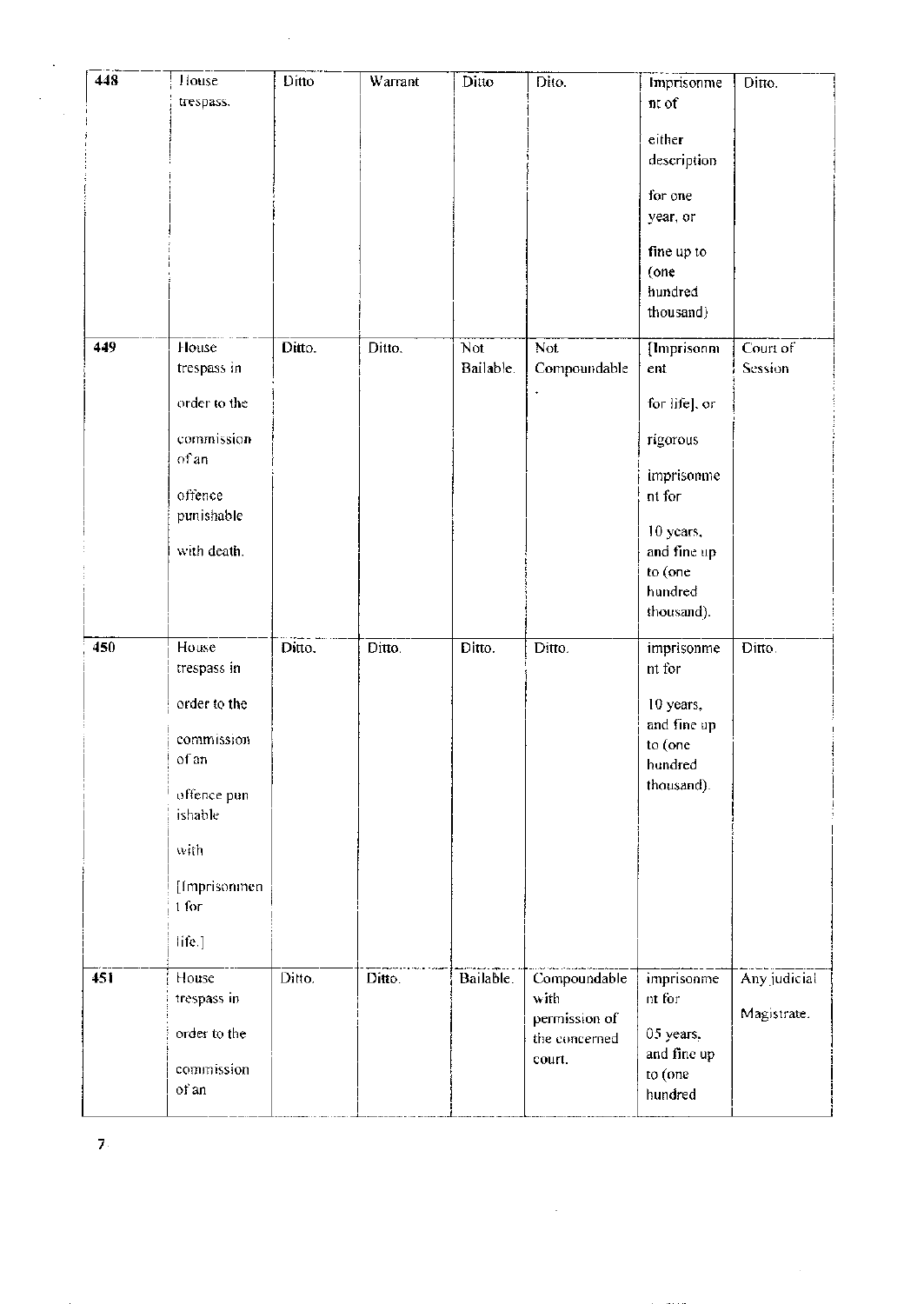|     | offence                   |                     |         |           |                         | thousand).                  |                  |  |
|-----|---------------------------|---------------------|---------|-----------|-------------------------|-----------------------------|------------------|--|
|     | punishable                |                     |         |           |                         |                             |                  |  |
|     | with                      |                     |         |           |                         |                             |                  |  |
|     | imprisonment              |                     |         |           |                         |                             |                  |  |
|     |                           |                     |         |           |                         |                             |                  |  |
|     | If the offence            | May arrest          | Warrant | Not       | $\overline{\text{Not}}$ | Imprisonme                  | Court of         |  |
|     | is                        | without<br>warrant. |         | Bailable. | Compoundable            | nt                          | Session. $2^*$ * |  |
|     | Theft.                    |                     |         |           |                         | of either                   | or Magistrate    |  |
|     |                           |                     |         |           |                         | description                 |                  |  |
|     |                           |                     |         |           |                         | for 7 years                 | of the first or  |  |
|     |                           |                     |         |           |                         |                             | Second           |  |
|     |                           |                     |         |           |                         | and fine up                 | class.           |  |
|     |                           |                     |         |           |                         | to (One<br>hundred          |                  |  |
|     |                           |                     |         |           |                         | Thousand).                  |                  |  |
|     |                           |                     |         |           | Ditto.                  | Ditto.                      | Ditto.           |  |
| 452 | House<br>trespass,        | Dito.               | Ditto.  | Ditto.    |                         |                             |                  |  |
|     |                           |                     |         |           |                         |                             |                  |  |
|     | having made               |                     |         |           |                         |                             |                  |  |
|     | preparation               |                     |         |           |                         |                             |                  |  |
|     | for                       |                     |         |           |                         |                             |                  |  |
|     | causing hurt,             |                     |         |           |                         |                             |                  |  |
|     | assault, etc.             |                     |         |           |                         |                             |                  |  |
|     |                           |                     |         |           | Ditto.                  | Imprisonme                  | Magistrate of    |  |
| 453 | Lurking<br>house          | Dito.               | Ditto.  | Ditto.    |                         | nt of either                | the first class  |  |
|     |                           |                     |         |           |                         | description                 | or second        |  |
|     | trespass or               |                     |         |           |                         | for 5 years.<br>and fine up | class.           |  |
|     | house-breakin             |                     |         |           |                         | to one                      |                  |  |
|     | $\underline{\mathbf{e}}.$ |                     |         |           |                         | hundred                     |                  |  |
|     |                           |                     |         |           |                         | thousand<br>only.           |                  |  |
|     |                           |                     |         |           |                         |                             |                  |  |
| 454 | Lurking                   | Dito.               | Ditto.  | Ditto.    | Ditto.                  | Ditto                       | Ditto.           |  |
|     | house                     |                     |         |           |                         |                             |                  |  |
|     | trespass                  |                     |         |           |                         |                             |                  |  |
|     | $0\,$                     |                     |         |           |                         |                             |                  |  |
|     | house-breakin             |                     |         |           |                         |                             |                  |  |
|     | g                         |                     |         |           |                         |                             |                  |  |
|     | in order to the           |                     |         |           |                         |                             |                  |  |
|     |                           |                     |         |           |                         |                             |                  |  |
|     | commission                |                     |         |           |                         |                             |                  |  |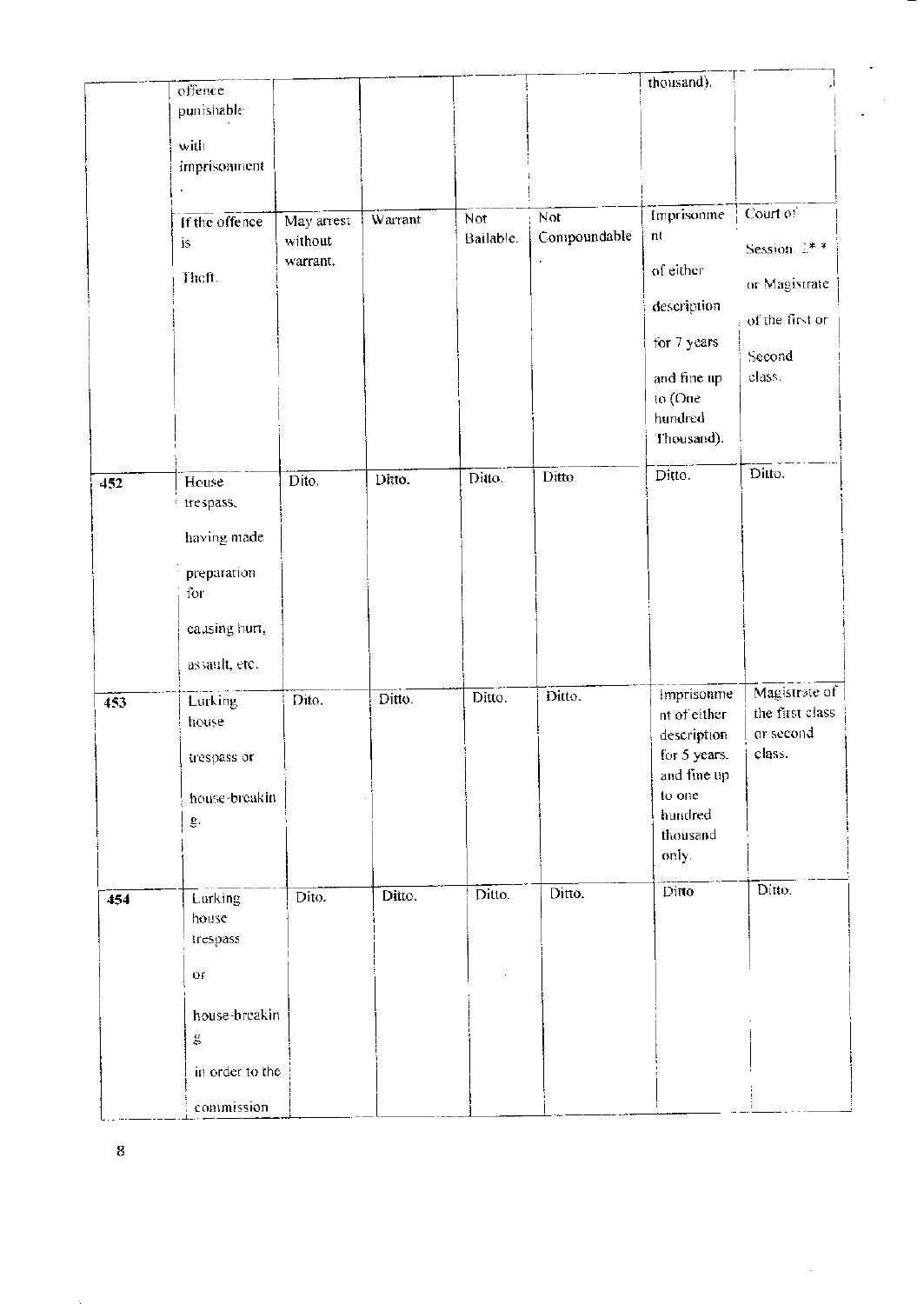|     | $\sigma$ f             |                     |        |        |        |                             |                        |
|-----|------------------------|---------------------|--------|--------|--------|-----------------------------|------------------------|
|     | an offence             |                     |        |        |        |                             |                        |
|     | punishable             |                     |        |        |        |                             |                        |
|     | with                   |                     |        |        |        |                             |                        |
|     | Imprisonment           |                     |        |        |        |                             |                        |
|     |                        |                     |        |        |        |                             |                        |
|     | If the offence         | $\overline{Dito}$ . | Ditto. | Ditto. | Ditto. | Imprisonme                  | Ditto.                 |
|     | is                     |                     |        |        |        | nt of either<br>description |                        |
|     | theft.                 |                     |        |        |        | for 10 years.               |                        |
|     |                        |                     |        |        |        | and fine up                 |                        |
|     |                        |                     |        |        |        | to one<br>hundred           |                        |
|     |                        |                     |        |        |        | thousand                    |                        |
|     |                        |                     |        |        |        | only.                       |                        |
| 455 | Lurking                | Dito.               | Ditto. | Ditto. | Ditto. | $\overline{D}$ itto.        | Ditto.                 |
|     | house                  |                     |        |        |        |                             |                        |
|     | trespass               |                     |        |        |        |                             |                        |
|     | $\overline{\text{or}}$ |                     |        |        |        |                             |                        |
|     | housebreakin           |                     |        |        |        |                             |                        |
|     | g                      |                     |        |        |        |                             |                        |
|     | after                  |                     |        |        |        |                             |                        |
|     | preparation            |                     |        |        |        |                             |                        |
|     | made for               |                     |        |        |        |                             |                        |
|     | causing hurt,          |                     |        |        |        |                             |                        |
|     | assault, etc.,         |                     |        |        |        |                             |                        |
| 456 | <b>Lurking</b>         | Dito.               | Ditto. | Ditto. | Ditto. | Imprisonme                  | D <sub>itto.</sub>     |
|     | house                  |                     |        |        |        | nt of either<br>description |                        |
|     | trespass               |                     |        |        |        | for 5 years,                |                        |
|     | house-breakin          |                     |        |        |        | and fine up<br>to one       |                        |
|     | g                      |                     |        |        |        | hundred                     |                        |
|     | by night.              |                     |        |        |        | thousand                    |                        |
|     |                        |                     |        |        |        | only.                       |                        |
| 457 | Lurking                | Ditto.              | Ditto. | Ditto. | Ditto. | Imprisonme<br>nt for either | Court of<br>Session or |
|     | house                  |                     |        |        |        | description                 | Magistrate of          |
|     | trespass or            |                     |        |        |        | for 5 Years,                | the First              |
|     | housebreakin           |                     |        |        |        | or fine up to               | Class.                 |

 $\hat{\mathcal{A}}$ 

 $\overline{g_{\cdot}}$ 

 $\ddot{\phantom{0}}$ 

 $\sim$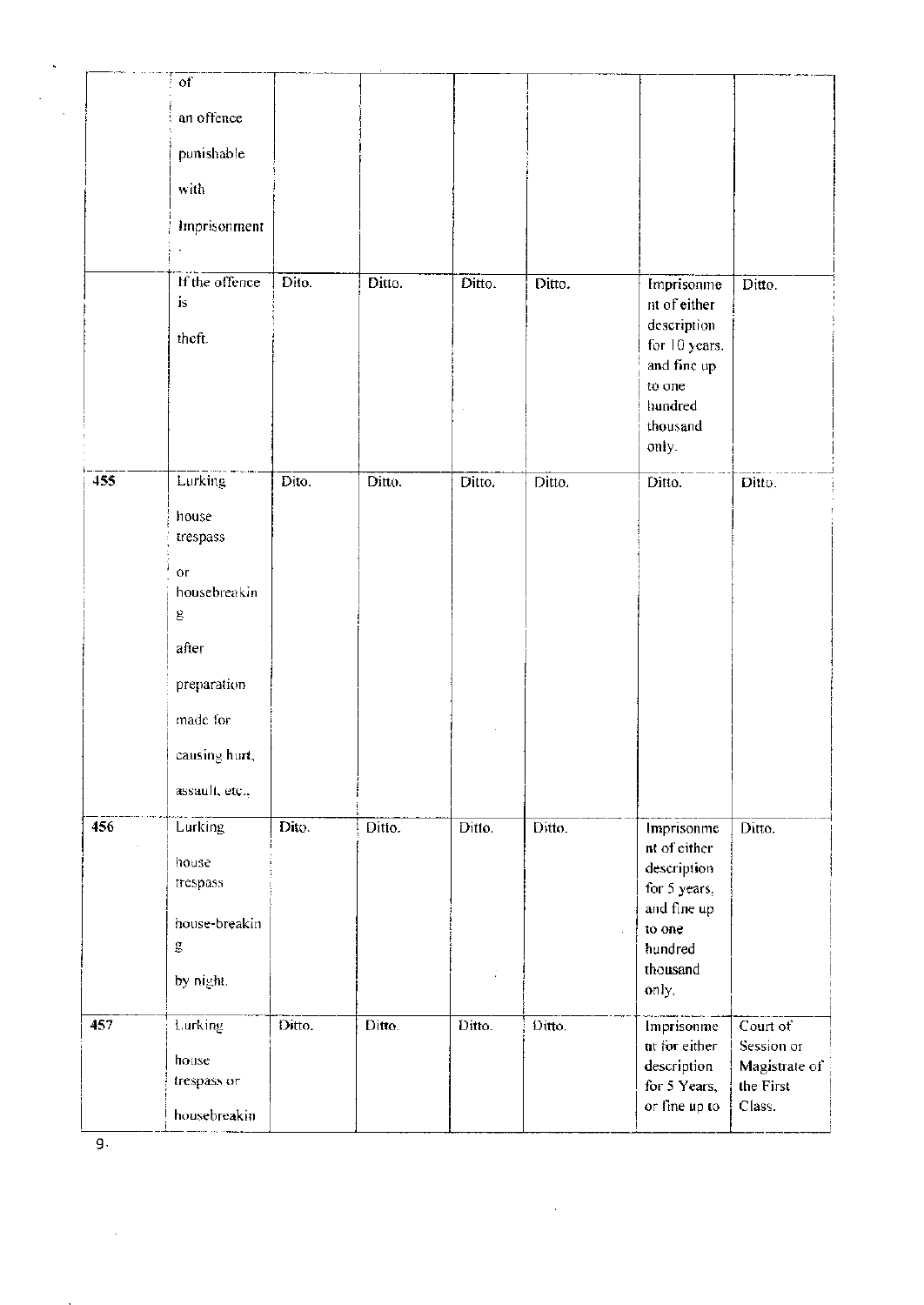| 462 | Being                      | Ditto. | Ditto. | Ditto.               | Ditto. | Imprisonme<br>nt for either | Ditto.                    |
|-----|----------------------------|--------|--------|----------------------|--------|-----------------------------|---------------------------|
|     | contain<br>property.       |        |        |                      |        |                             |                           |
|     | supposed to                |        |        |                      |        |                             |                           |
|     | containing or              |        |        |                      |        |                             |                           |
|     | receptacle                 |        |        |                      |        |                             |                           |
|     | closed                     |        |        |                      |        | Thousand).<br>or Both.      |                           |
|     | any                        |        |        |                      |        | hundred                     |                           |
|     | unfastening                |        |        |                      |        | or fine up to<br>(One       |                           |
|     | open or                    |        |        |                      |        | for 5 Years.                |                           |
|     | breaking                   |        |        |                      |        | description                 | second class.             |
| 461 | Dishonestly                | Ditto. | Ditto. | Bailable.            | Ditto. | Imprisonme<br>nt for either | Magistrate of<br>First or |
|     | causing burt,<br>etc.      |        |        |                      |        |                             |                           |
|     |                            |        |        |                      |        |                             |                           |
|     | preparation<br>for         |        |        |                      |        |                             |                           |
|     | night, after               |        |        |                      |        |                             |                           |
|     | g by                       |        |        |                      |        |                             |                           |
|     | house-breakin              |        |        |                      |        |                             |                           |
|     |                            |        |        |                      |        |                             |                           |
|     | house<br>trespass or       |        |        |                      |        |                             |                           |
| 458 | Lurking                    |        |        |                      |        |                             |                           |
|     |                            | Ditto. | Ditto. | $\overline{D}$ itto. | Ditto. | Ditto.                      | Ditto.                    |
|     |                            |        |        |                      |        | Thousand).                  |                           |
|     |                            |        |        |                      |        | (One<br>hundred             |                           |
|     |                            |        |        |                      |        | fine up to                  |                           |
|     | Theft.                     |        |        |                      |        | for $14$<br>Years, or       |                           |
|     | is                         |        |        |                      |        | description                 |                           |
|     | if the offence             | Ditto. | Ditto. | Ditto.               | Ditto. | Imprisonme<br>nt for either | Ditto.                    |
|     | imprisonment               |        |        |                      |        |                             |                           |
|     | With                       |        |        |                      |        |                             |                           |
|     | pun ishable                |        |        |                      |        |                             |                           |
|     | ofan offence               |        |        |                      |        |                             |                           |
|     | order to the<br>commission |        |        |                      |        | Thousand).                  |                           |
|     | $\frac{1}{g}$ by night in  |        |        |                      |        | (One<br>hundred             |                           |

 $\bf{10}$